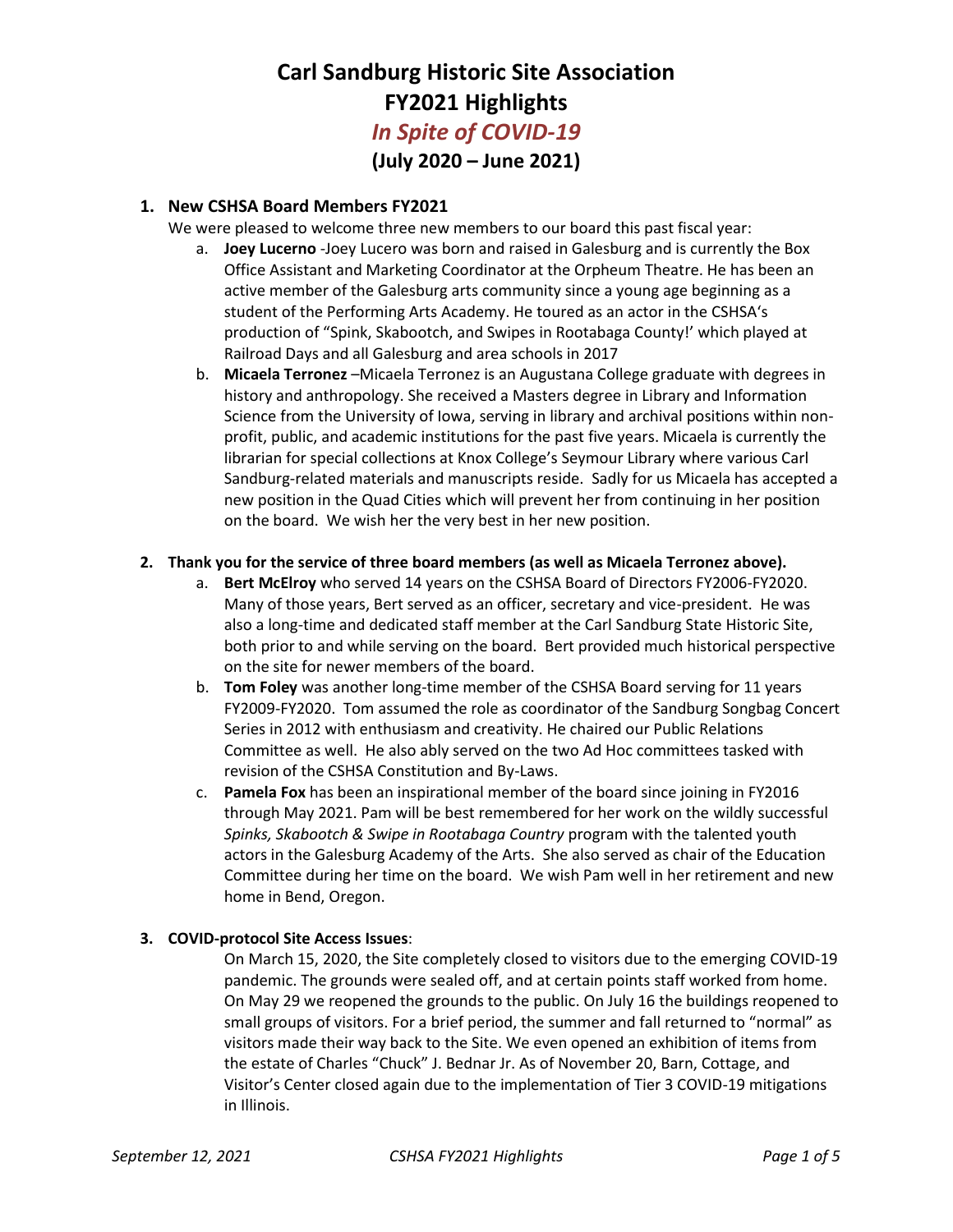#### **4. Board Meetings Conducted via Zoom (June 2020-April 2021)**

From June 2020 through April 2021 the CSHSA Board met monthly via Zoom Meeting software. We thank Tom Foley for hosting the first two meetings and then Emily DuGranrut who served as our Zoom meeting host on our new CSHSA Zoom account

**5. CSHSA Endowment Balance - June 30, 2021. Total \$38,407.24** *(Preliminary estimates)* Our fiscal year-end total on June 30, 2021, showed an increase of \$8,483.86 this past fiscal year. One year ago, the total was \$29,823.38. There were two principal donations totaling \$400 the endowment during FY2021. Our Endowment funds with the Galesburg Community Foundation showed an estimated **27.4% return** on investment in FY2021! That's a remarkable return! Our current **Spendable Balance: \$5,492.31**.

# **6. Galesburg Community Foundation Grant 2021 – \$3,500 / Selected anthology of Barbara Schock's** *Sandburg Hometown* **articles.**

In May 2021 Mike Hobbs & Rick Sayre submitted a successful GCF Turnout 2021 Grant proposal along with the assistance of Pat Kane, Joey Lucero, Tom Foley, and Barbara Schock. The proposal was for funds to support the publication of a selected anthology of Barbara Schock's Sandburg's Hometown articles. Since February 2013 the CSHSA Website has provided access to over 350 Sandburg's Hometown articles. It is hoped that a print edition will inspire students of all ages to read and explore the Galesburg of Sandburg's youth, the last quarter of the nineteenth century.

## **7. Other Grant Applications Submitted**

a. **An Illinois Arts Council** grant was successful in underwriting \$320 of the expenses for Chris Vallillo's participation in our Carl Sandburg Educators Workshop originally scheduled for April 2020. With the COVID-19 pandemic issues finally subsiding, it is expected that the workshop will be re-scheduled in FY2022.

## **8. Hometown Hundreds – F&M Bank – "Luck of the draw" - \$200 received in FY2021**

Thanks to our local F&M Bank's support for local nonprofit organizations through their Hometown Hundreds program, entries for the Carl Sandburg Historic Site Association secured the maximum two \$100 awards in the weekly drawings between late November & November 2020. We are looking forward to submitting our entries when we are next eligible in late November 2019!

## **9. Sandburg Songbag Concerts sidelined by COVID19.**

Due to protocols necessitated by the COVID-19 pandemic, there were no Sandburg Songbag Concerts schedule during FY2021 (July 2020-June 2021) . **Erin Glasnovich** is coordinating the FY2022 Sandburg Songbag Concerts which may be starting as soon as July 11, 2021. We will be continuing the Second Sunday Sandburg Concerts beginning at 2pm.

## **10. CSHSA to sponsor \$500 Annual Scholarship for Carl Sandburg College students**.

The Board agreed to promote our association's educational mission with Carl Sandburg College. The CSC Financial Aid staff will identify and award a student who would benefit from our scholarship assistance. The first scholarship will be disbursed in 2022!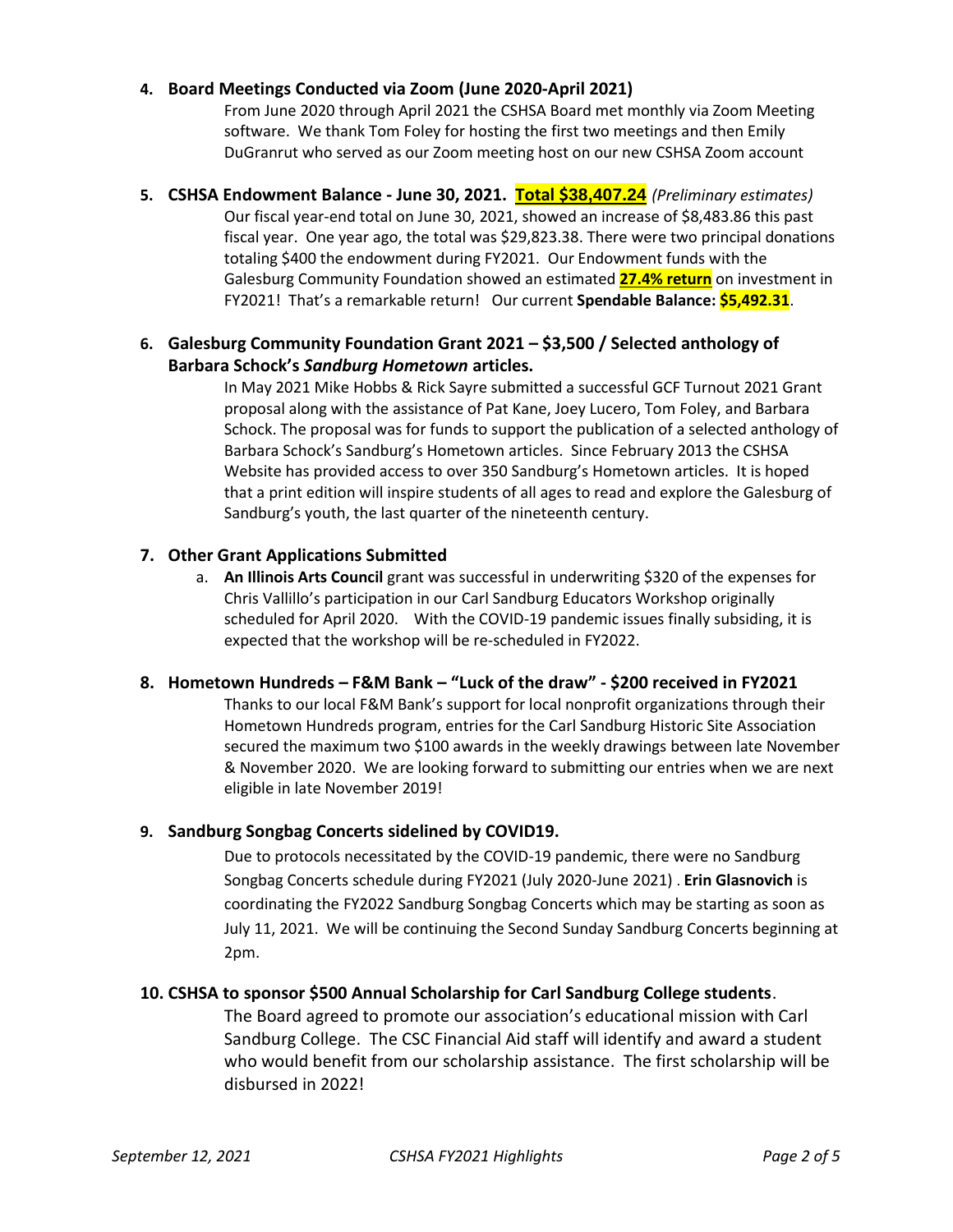# **11. April 2020 Sandburg Educators Workshop still to be rescheduled.**

Our Education Committee had engaged the assistance of three workshop leaders for this event intended for area educators: Dr. Kevin Roberts, Monmouth College, Dr. Sharon Trotter-Martin, Carl Sandburg College and Illinois musician, Chris Vallillo. All three of our workshop leaders have agreed to provide their services whenever it is reasonable to reschedule the event.

**12. A Zoom presentation on Carl Sandburg by Lawrence Webb**, emeritus professor, Anderson College (SC), was originally scheduled for March 2021, but has been rescheduled for July 27, 2021, at 6:30pm. Professor Webb is also a new member of the Carl Sandburg Historic Site Association.

# **13. SCHEDULED EVENTS CANCELED due to COVID-19 limitations**

- **a. April 2020 – June 2021 – Second Sunday Sandburg Songbag Concerts**
- b. **Annual Penny Parade** with students representing area public schools. A tradition started in 1961, the annual Penny Parade sponsored by the Association within the area public schools. Hopefully our annual Penny Parade will be able to continue in 2022.
- c. **Sandburg Days Festival 2021.**
- d. **May 2021 – Garden Cleanup** sponsored by the Knox County Master Gardeners. While the semi-annual Garden Cleanup has not been held, the KC Master Gardeners began working (once again) on the grounds in May 2021

#### **14. Museum Store Sales FY2021**

- a. After the reduced hours and subsequent closure between March 2020 November 2020 due to COVID-19. Beginning in November
- b. In spite of the COVID closure and reduced schedule that restarted in November 2020 the FY2021 Museum Store sales remained comparable to sales from FY2019 & FY2020.
- c. Our inventory is adequate to meet most of our needs at this point.
- d. We have sold most of our supply of new reprint copies of *The Complete Poems of Carl*  **Sandburg** (c 1970 Rev & Enlarged Edition) provided by Eastern National. They are no longer available in print now. I have acquired six out-of-print copies of the 1950 & 1970 edition and are now on sale in the Museum Store.
- e. Will be adding Tote Bags to our Museum Store merchandise items in July! Designs are currently under consideration.

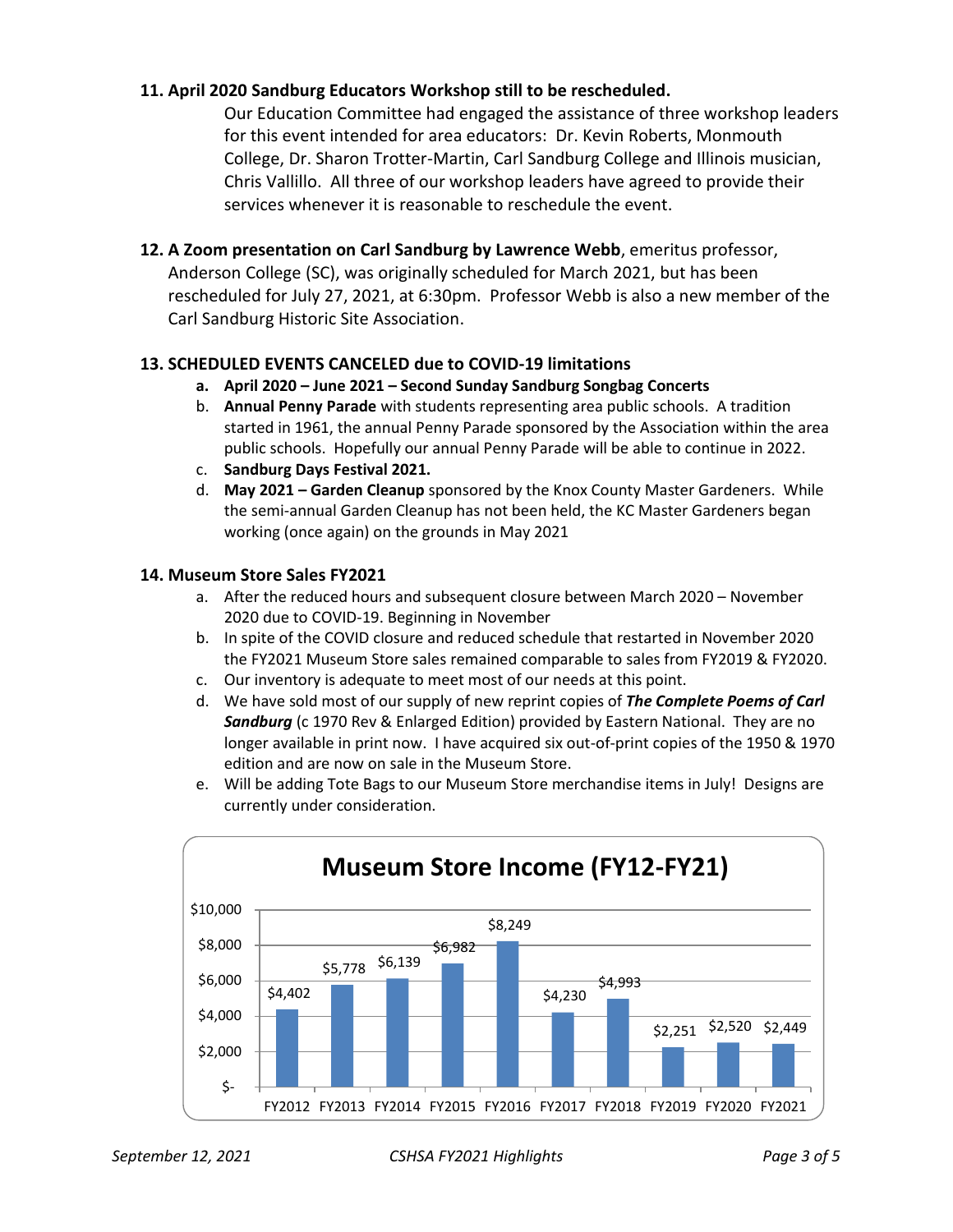- **15.** *Inklings & Idlings* Editor **J. Michael Hobbs** published four more excellent quarterly newsletters with a wide variety of contributors. Thank you, Mike, for the time and energy spent to recruit authors for consistently wonderful and interesting articles. We are proud of the quality newsletter you produce *for* the Association.
	- [Summer 2021](https://www.sandburg.org/Inklings/Inklings_2021_Summer.pdf)
	- [Spring 2021](https://www.sandburg.org/Inklings/Inklings_2021_Spring.pdf)
	- [Winter 2020-2021](https://www.sandburg.org/Inklings/Inklings_2020-2021_Winter.pdf)
	- [Fall 2020](https://www.sandburg.org/Inklings/Inklings_2020_Fall.pdf)

## **16. Maintenance & Repair**

- a. **Permanent Outdoor Lighting additions and repairs were done by Galesburg's Mechanical Services Inc (MSI)** along the front of the Visitors Center and the Birthplace Cottage as well as the area along the sidewalks between the Visitors Center and the Barn.
- b. **Site repairs identified by IDNR staff** have been requested and some of these recently been scheduled. Repairs scheduled include the replacement of the Birthplace Cottage porch and steps.
- **17. Memorial Bench** to be located near the Sandburg statue in the Public Square will be donated by the family of CSHSA board member & former Illinois legislator, Don Moffitt.

# **18. CSHSA Memberships FY2021**

**Memberships 2021 Received** – (Jan 1-June 30, 2021) **90 memberships & \$4,895 in dues received in 2021 are both membership highs for the past decade.** Thanks to our continuing and new members for their ongoing financial support. [Note: Our total memberships and membership statistics run on a calendar year (Jan-Dec) basis.

| CSHSA 2021 MEMBERSHIPS (as of 30-June-2021)                                                                                                                                                                                                                                                                         |    |              |              |         |         |         |             |                 |
|---------------------------------------------------------------------------------------------------------------------------------------------------------------------------------------------------------------------------------------------------------------------------------------------------------------------|----|--------------|--------------|---------|---------|---------|-------------|-----------------|
| Total \$\$                                                                                                                                                                                                                                                                                                          |    |              | \$2,790      | \$3,150 | \$3,665 | \$3,930 | \$<br>4,500 | \$<br>4,895     |
| <b>CSHSA Memberships</b>                                                                                                                                                                                                                                                                                            |    |              | 2016         | 2017    | 2018    | 2019    | 2020        | Jan-Jun<br>2021 |
|                                                                                                                                                                                                                                                                                                                     |    | <b>TOTAL</b> | 70           | 68      | 83      | 75      | 90          | 90              |
| Gift                                                                                                                                                                                                                                                                                                                | \$ | 10           |              |         | 9       |         |             |                 |
| <b>Senior</b>                                                                                                                                                                                                                                                                                                       | \$ | 10           | 21           | 24      | 29      | 24      | 31          | 27              |
| <b>Individual</b>                                                                                                                                                                                                                                                                                                   | \$ | 20           | 20           | 16      | 17      | 18      | 22          | 23              |
| Family                                                                                                                                                                                                                                                                                                              | \$ | 40           | 17           | 13      | 9       | 12      | 11          | 12              |
| <b>Donor</b>                                                                                                                                                                                                                                                                                                        | \$ | 100          | 10           | 12      | 15      | 16      | 20          | 23              |
| <b>Sponsor</b>                                                                                                                                                                                                                                                                                                      | \$ | 250          | $\mathbf{2}$ | 3       | 4       | 3       | 5           | 5               |
| Patron                                                                                                                                                                                                                                                                                                              | \$ | 500          |              |         |         | 1       | $1*$        |                 |
| <b>Benefactor</b>                                                                                                                                                                                                                                                                                                   | \$ | 1,000        |              |         |         | $1*$    | $1**$       |                 |
| *Mark & Celia Godsil Family Fund Songbag grant funds not included in Membership Dues received,<br>yet included as Patron Membership.<br>**July 2020 - Barbara Schock donated \$5000 towards the site lighting project. Schock is also a<br>Donor Level Member Not included in Calendar Year 2020 Membership Totals. |    |              |              |         |         |         |             |                 |